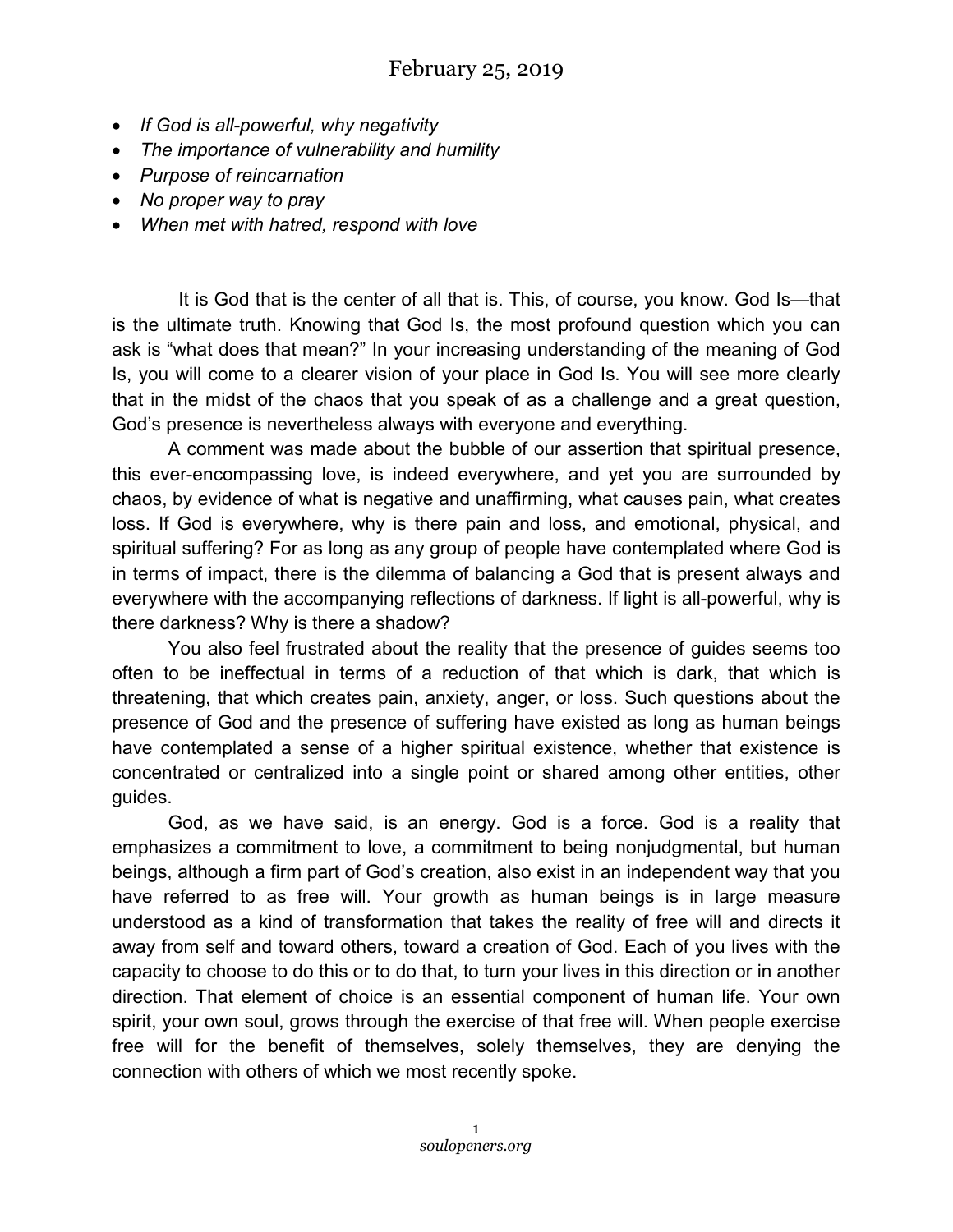Your progression through life can often be described as that transformation of free will toward the self being redirected to free will toward all others. It is through dedication of your lives, not just to what is best for you but to what is best for others, that that becomes crucial and central to the growth of spirit.

We speak of love directed toward others. We also speak of love directed toward self, for only when there is love directed toward self as an acceptance of self can you most effectively redirect that love outward, for you must contain a measure of love in order to give a measure of love. That ultimate expression of love, nevertheless, is love directed outward that is centered upon love that began within.

The presence of God is a force that all human beings can connect to. It does not take great skill and deep knowledge to find a direct, clear connection to God. It takes only humility and a willingness to be vulnerable, for it is in that humility and ability to be vulnerable that you are given the clearest vision of God's presence. Vulnerability and humility serve together in the window that allows the Light to come in and radiance from within to be directed outward.

Some people are not ready to take that leap of vulnerability or humility, for they are motivated to think primarily of their own needs for affirmation, for strength, and the need to be in control. The effort at being strong and in control has the effect of tying one's hands behind the back, making it ever so much more difficult to open the shutters of the window to allow the Light to enter.

Human beings are given the ability to choose, and the choices may seem infinite in their variety. It is true that there is much evidence of a rejection consciously or unconsciously of the possibility even of the existence of a God. Without recognizing that possibility, what is left? It is the self. The self becomes what's important. The self is what directs the needs that are recognized. For those who are aware of even the possibility of a God existing, there is an openness, a willingness to find evidence of that presence, and it is in that openness and that willingness that Light is received, and Light is reflected outward.

You expressed concerns that there is much more to be done to reflect an awareness of God's guidance than what you perceive in the world around you. There are indeed many who are aware of God's reality, that power that is God, whom you know nothing of. You are struck more by what seems a denial of God, denial of love, than what gives evidence of its true existence. That is understandable, for you cannot know all that lives within every individual. But we can state as a fact that the peace that we speak of, the presence of spirit that we speak of, is indeed expanding. In your frustrations you may feel it is not expanding enough. It must be quicker; it must be more widespread. But the growth of human awareness into the spirit energy that is God is a slow process.

We speak on occasion about reincarnation. What is its purpose? Its purpose is the further growth of the spirit, of the soul. For growth that can only take place within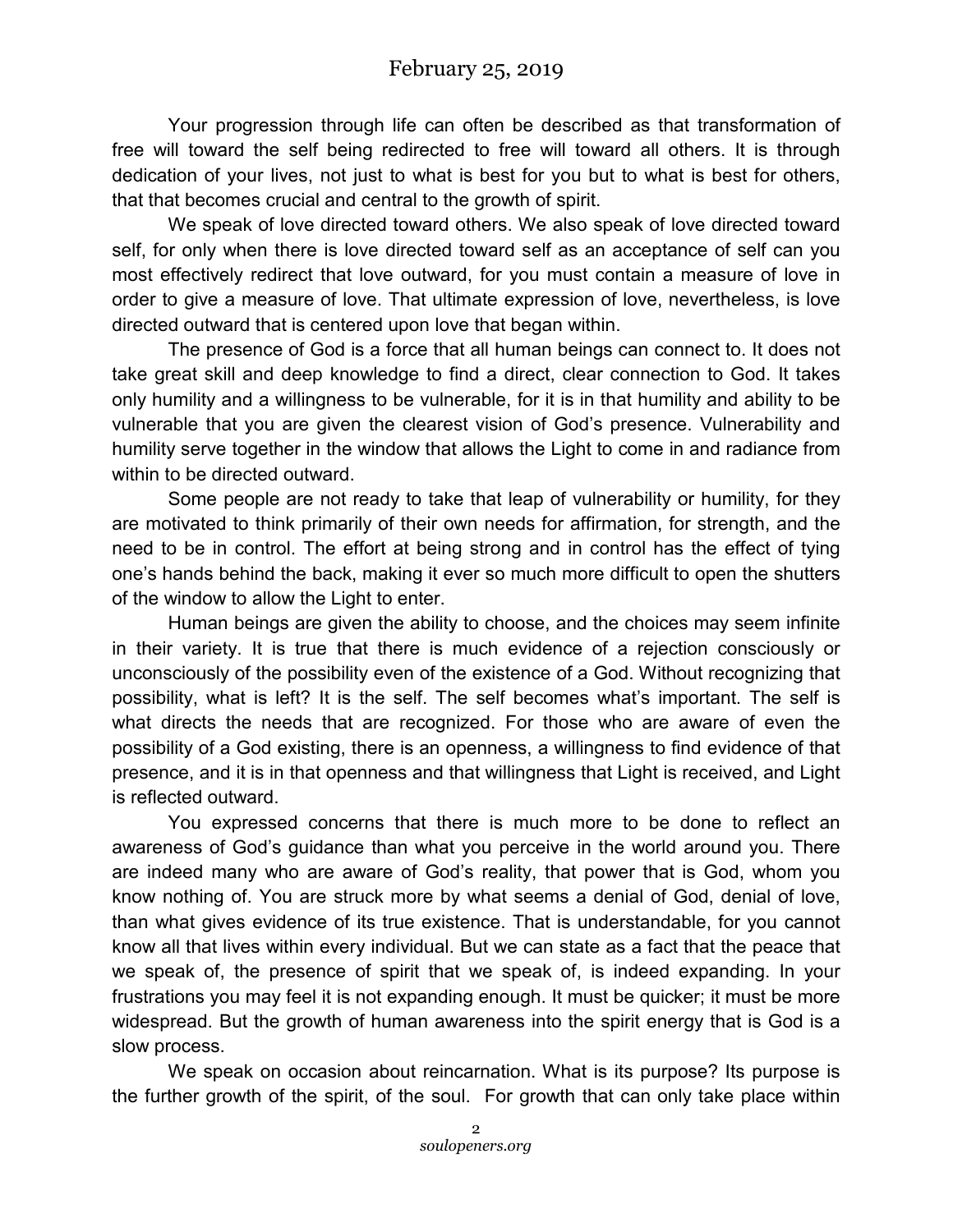the confines of human life, many spirits must continue to experience that human life. That implies, therefore, that there are humans whose spirits will get sufficiently developed so that there is no longer need for the human experience.

Each of you has a soul that is different in experience, in understanding, in needs, in strengths, but that spark of the energy of the Spirit Center nevertheless resides with and within each of you. In truth, the work of all guides does have an impact in the same way so that even when you don't pray for specific guidance, you are guided. Even when countless human beings are unaware of guides, unaware of God, the impact of those guides and of God is upon them.

All are being guided. For some, the connection is clearer, and the guidance is transmitted with great clarity. For others, that connection is a difficult one, and the guides are less able to find adequate impact for humans. These differences are to be expected, for each guide is different, each spirit is different, and the receptivity of all people differs one from another. But there is no difference in the efforts of the guides. There is no difference in the sacred component that is part of all life. That spirit, the soul, the spark of God—that is constant.

The loving energy that is God is not conferred upon some more than others. That energy is constant for all, and there will be those who are sensitized to it and those who are not. Part of the purpose of reincarnation is the increase in sensitivity to that Light so that that Light may be reflected back outwards through the same window.

You expressed concerns about knowing that prayers are indeed answered, for the concerns for which you pray are clear to you, and those prayers are offered along with an anticipation of how the response to those prayers will be identified. As we have often helped to clarify, prayers are not a way of encouraging God to act. They are merely ways of opening you to God's presence. The manifestation of those responses, the manifestation of God's presence, will vary from person to person and may or may not take the form which you specifically anticipate.

There is no proper way to pray. One of the most effective ways is to just be quiet and know that God Is without the need to craft words to explain what your needs are. By praying, you are being vulnerable. By praying, you are allowing yourself to be receptive, not putting conditions on that receptivity, not applying standards of what help must be, but merely being open, merely allowing yourself to be vulnerable, to be receptive. That help, the responses that you hope for, will then be recognized, not so much by specifics that you anticipate but by an affirmation that in some way what you pray for is indeed a reality.

You pray for health, but what is health? It is a balancing, a sense of peace, a sense of rightness.

You pray for peace specifically. It may be your own emotional peace. It may be political, social peace, or military peace. Peace has so many manifestations, but ultimately when the prayers for peace are answered, they are answered with a sense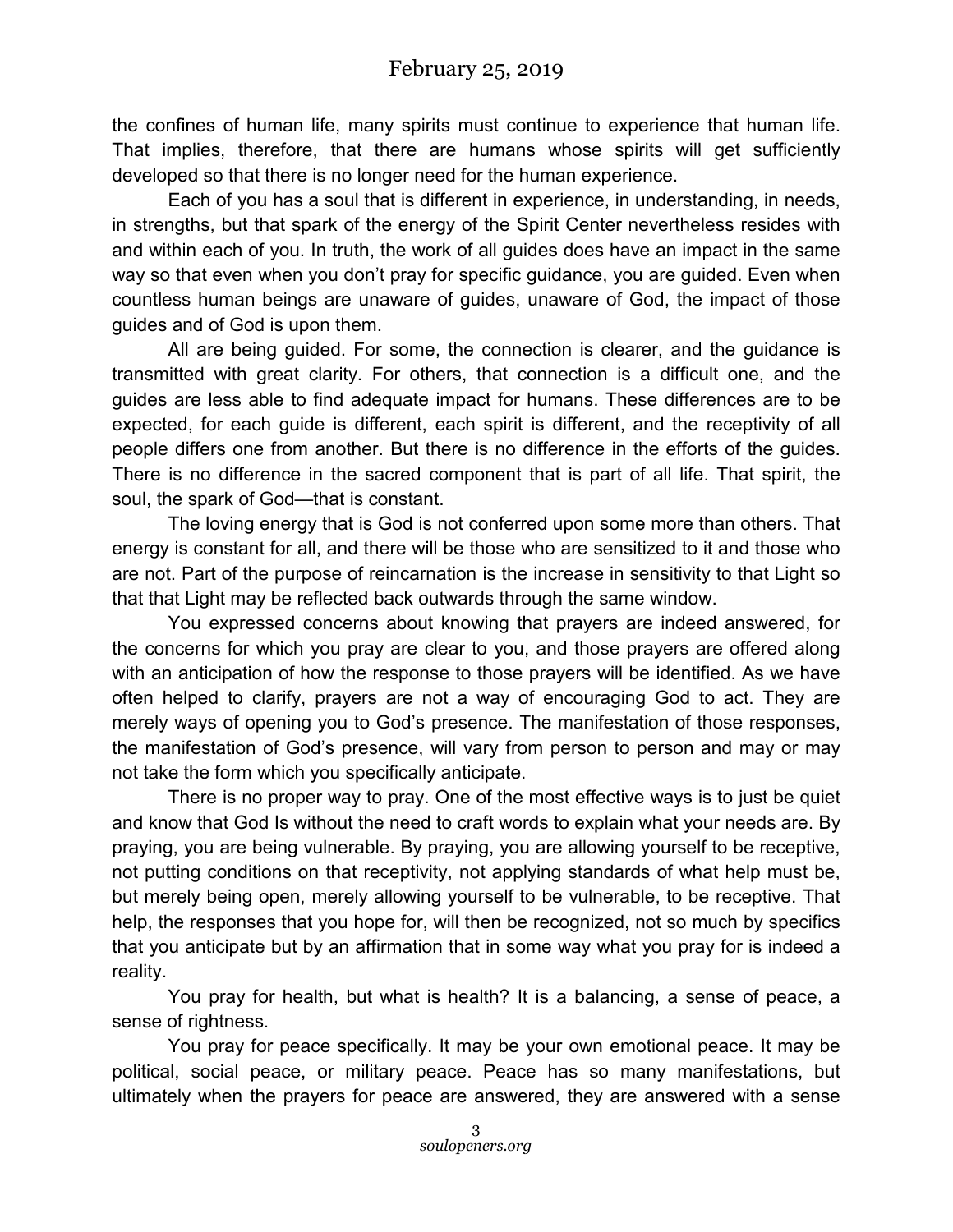that somehow all that is happening is happening with a loving foundation that is the generation for all that takes place.

You pray for the elimination of suffering by so many, not necessarily by actions of other human beings but from natural occurrences. You pray for a resolution to conflicts between the environment and the individual. Despite the acts of nature which can seem random and so destructive, the God to whom you pray is present. The acts of nature also belong to the realm of God's creation.

Human beings require water. It is the water that is part of God's creation. When the supply of water becomes chaotic, too much, too little, much of that is a consequence of human interaction. That you know. But when human beings suffer, as an example when there is too much water, there are other corners of creation that depend on that water for their own benefits.

There are bound to be conflicts between elements that are part of the totality of creation. Some life-forms flourish with lots of water; other life-forms flourish in the scarcity of water. Some life-forms flourish in an environment of high heat that cannot be tolerated by other aspects of the environment.

God's direction, if you wish to see it this way, is not that one part of the environment will benefit at the expense of another part and that such a relationship is permanent. All of creation, all of life on earth, and all other life-forms share at some level in the interrelationships and conflicts that are part of the cycle of what is created. Many rocks begin not as hard rocks but as sand, as minerals in the water, as fluids in the center of the earth. They go through transitions. They go through conflicts, but in those transitions and conflicts they evolve as they are to evolve.

So it is with the microcosm of human life. You evolve because of what you experience. You grow through what is positive, but you also grow as you confront challenges of pain and concern. That growth is undeniable, and it is a result of that growth that your spirit flourishes and is nurtured. God's presence is felt not only in what happens, but even more importantly by how you respond. When you are met with hatred and you respond with love, such response strengthens the spirit. But if you respond to hatred with hatred, then that response does not nurture the spirit, for no hatred becomes the manifestation of love, and therefore no hatred is an expression of spirit.

You can always respond with patience. You may be aggravated or angered, and that is part of being human, but you can also choose to step back and remind yourself that it is best for all to change your response to one that reflects your awareness of the spirit within and the Spirit beyond.

You are indeed one with the Spirit. You are indeed one with each other. You are indeed bound in a loving connection to the Spirit Center that is God and to us, your guides. Reflect when you can your growing awareness of the spiritual sea within which